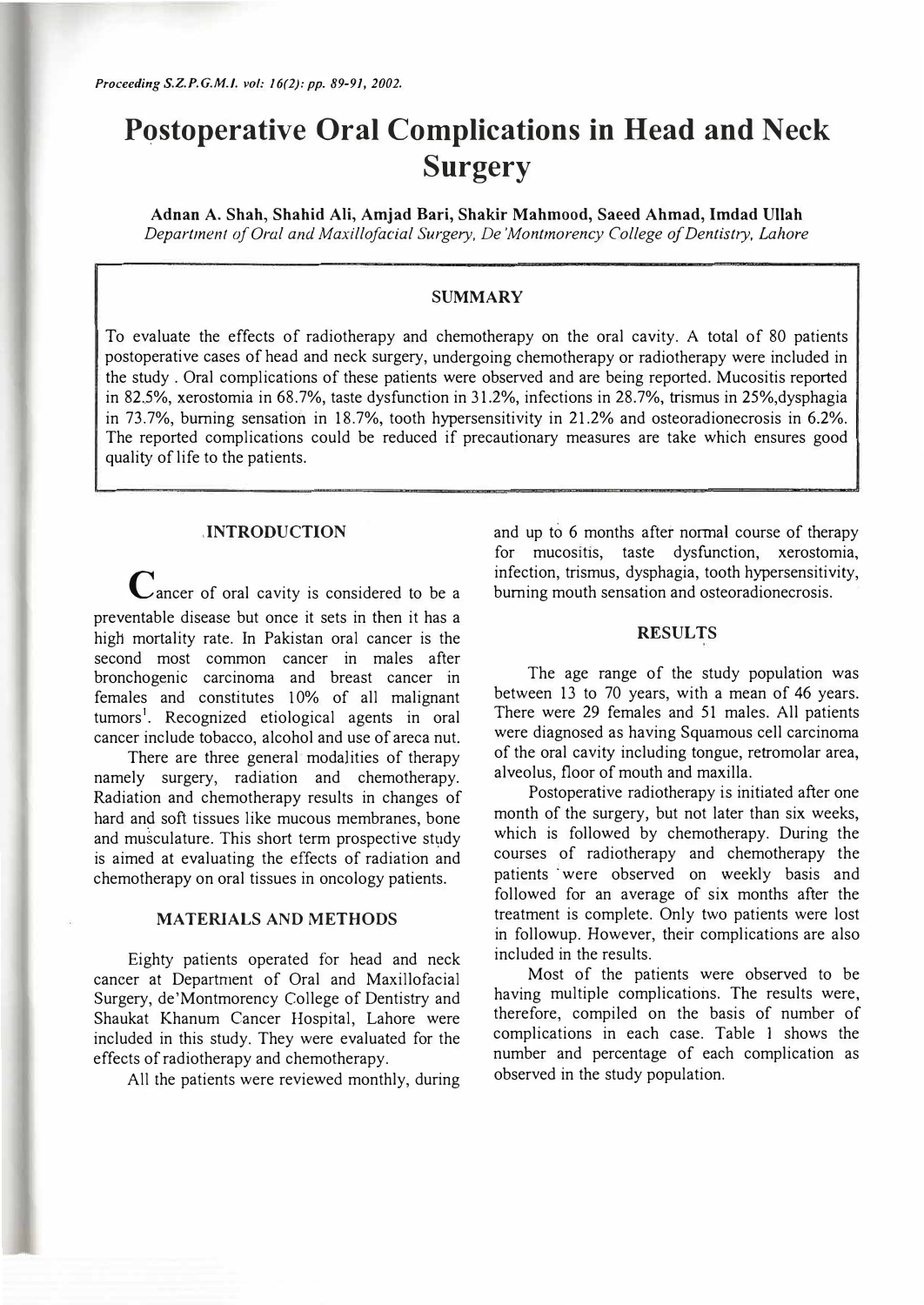#### **Table 1: Complications.**

| Complications                       | No. | Percent |
|-------------------------------------|-----|---------|
| Mucositis                           | 66  | 82.5    |
| Dysphagia                           | 59  | 73.7    |
| Xerostomia                          | 55  | 68.7    |
| Taste dysfunction                   | 25  | 31.2    |
| Infection(fungal, viral, bacterial) | 23  | 28.7    |
| Trismus                             | 20  | 25      |
| Tooth hypersensitivity              | 17  | 21.2    |
| Burning sensation                   | 15  | 18.7    |
| Osteoradionecrosis                  | 5   | 6.2     |

It can be seen in the table that mucositis was the most commonly reported complication, followed by dysphagia and xerostomia. Osteoradionecrosis was the least reported complication.

#### **DISCUSSION**

The results of this study show that almost all the patients had complications of varying degree. Few of the complications are transitory and others unavoidable, the severity of these problems could be minimized.

Chemotherapy has been a cause of oral complications. Anti neoplastic drugs affect bone marrow leading to pancytopenia, subsequently causing bleeding and lowered resistance<sup>2</sup>. These patients could have punctate petechiae, submucosal haemorrhage, bleeding gums, periodontal disease, pulpul necrosis, candidosis and herpes simplex. Dental complications are tooth agenesis, microdontia, arrested root development and enamel hypoplasia<sup>3</sup>

Mucosa! cells have low resistance to radiation<sup>(4</sup>. Radiation reduces mitotic activity leading to thinning of mucosa and ulceration<sup>5</sup>. Radiation effects on salivary glands occur within the first 14 hours reducing the salivary flow to 50  $\%$ <sup>6</sup>. Salivary flow begins to return in 3-4 months. It may not return if the doses are higher than  $50Gy^7$ . The saliva becomes thick and more acidic. Parotid gland seems to be involved more. Microbial population changes, candidal microbial growth increases<sup>8</sup>. Xerostomia and increase in microbial population leads to increased risk of periodontal disease. Some

patients complain of taste loss due to damage to taste buds, this returns back in 4 months.

Teeth become sensitive which becomes worse due to tooth surface loss. Dental caries often develop due to radiation and is known as radiation caries. Oral flora becomes more cariogenic. Classically it's the incisal edges of the incisors and cuspal tips of premolars and molars. Progressive endartritis results in trismus<sup>9</sup>. This is due to muscle fibrosis and fibrotic changes in TMJ capsule. Repair capacity is reduced subsequently leading to osteoradionecrosis<sup>10</sup>. It is a hypovascular, hypoxic and hypocellular condition .

The incidence of osteoradionecrosis of mandible is considered to be 2-20%<sup>11</sup>. Some think it to be a chronic infective osteomyelitis of radiated bone with mixed oral micro-organisms. Treatment consists of long term antibiotics, minor surgical procedures, hyperbaric oxygen therapy and complete resection.

All these could be minimized if standard protocol of prevention and monitoring are followed<sup>12</sup>. The protocol could be divided into

- a) Initial assessment and management
- b) Continual assessment
- c) Maintenance and monitoring

Initial assessment and monitoring is the most important part of overall treatment. It is essential to identify conditions like poor oral hygiene, deficient restorations, broken teeth and periodontal disease. This will reduce the chances of more aggressive procedures. Adequate prophylactic measures like good oral hygiene, anti microbial (e.g. Chlorhexidine mouth wash, Nystatin drops) and dietary counseling should be carried out. Continuous assessment and management should be continued throughout the radiation and chemotherapy. This is followed by maintenance and monitoring with emphasis on diet counseling and oral hygiene.

This study concludes that oral complications following radiation and chemotherapy are common in oral cancer patients. These are unavoidable but could be minimized .by proper management and monitoring.